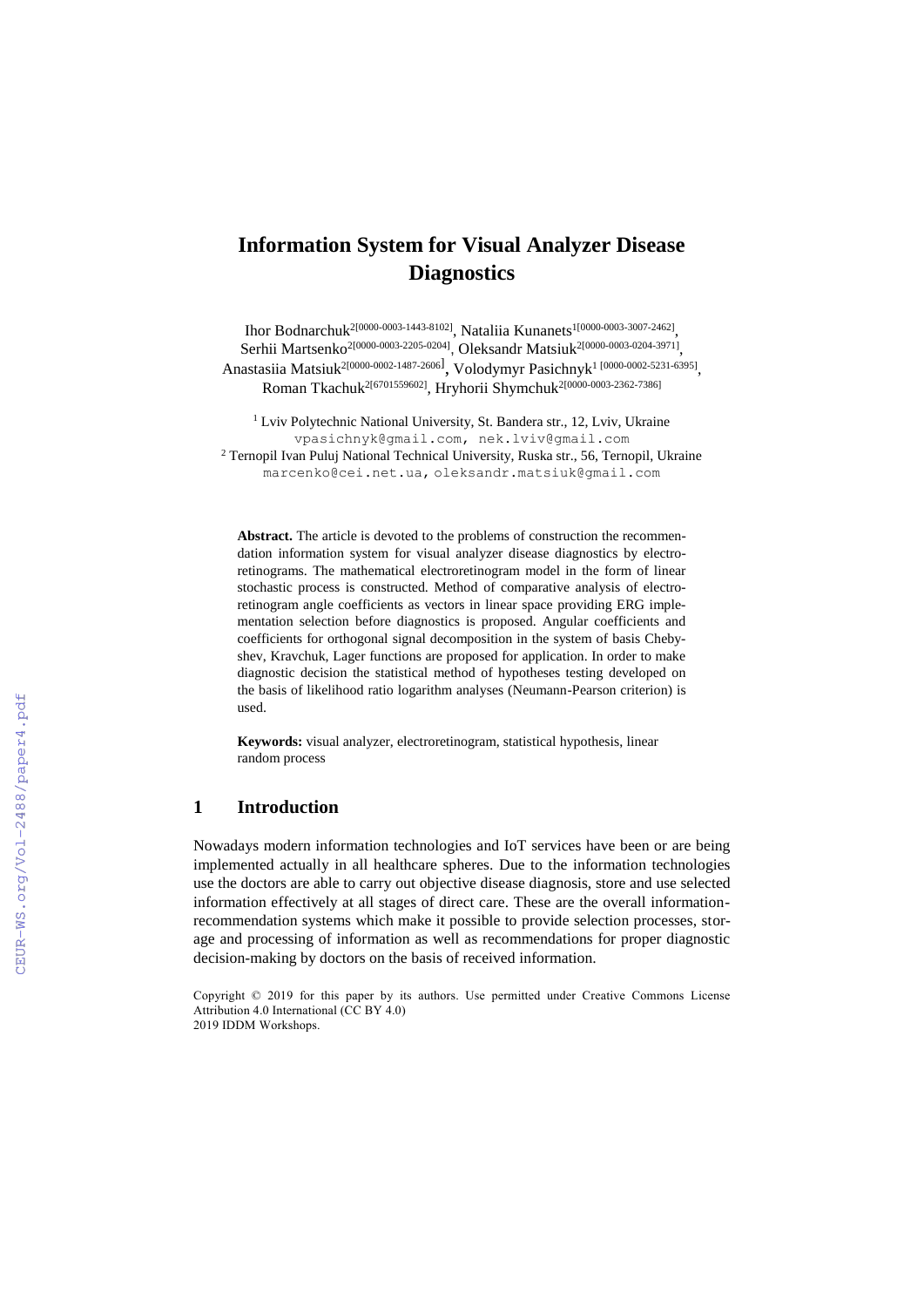### **2 State of research**

The basis of the visual analyzer disease diagnostics is the comprehensive investigation at the early stages of pathology using the latest medical techniques, modern diagnostic equipment for reliable prediction and early treatment.

Despite the large number of examination and diagnostic techniques, visual system treatment, the problem of ensuring the disease accurate diagnosis is still very important. Among the existing diagnostic techniques special attention lately is paid to the method of evoked potentials. [1,2] The essence is to diagnose the disease by analysis of electroretinograms (ERG), each of which is the response to the eye retina irritation in the form of short-time light impulse of a certain intensity, duration and wave length.[1,3,5]

The problem of ensuring the selection and proper statistical processing of biomedical information, recognition and evaluation of informative diagnostic parameters providing registration of changes in the human body is very important in medical eye research practice. The use of computer equipment makes it possible to systemize existing statistical data.

Foreign samples of medical radio-electronic equipment used in Ukraine have several disadvantages: they do not provide complete examination of the visual system, automation of electrophysiological signals analysis, high cost of the above listed diagnostic systems, absence of diagnostic unit providing the diagnosis of visual analyzer disease.

### **3 Information system**

The general schematic structure of information system for eye disease diagnosis developed according to the requirements of International Technical Commission on Electroretinogrphy is shown in (Fig. 1) [8].



Fig. 1. General schematic structure of IS for eye disease diagnosis

The system consists of special non-polarized electrode for weak signals selection; micro suction pump is designed for sensor holding on eye cornea. Signals amplification and filtering is carried out by highly sensitive amplifier of biopotentials.

Received data processing is performed by specially developed application program package for analysis and diagnosis of patients by means of electroretinograms based on investigations carried out by the authors.

2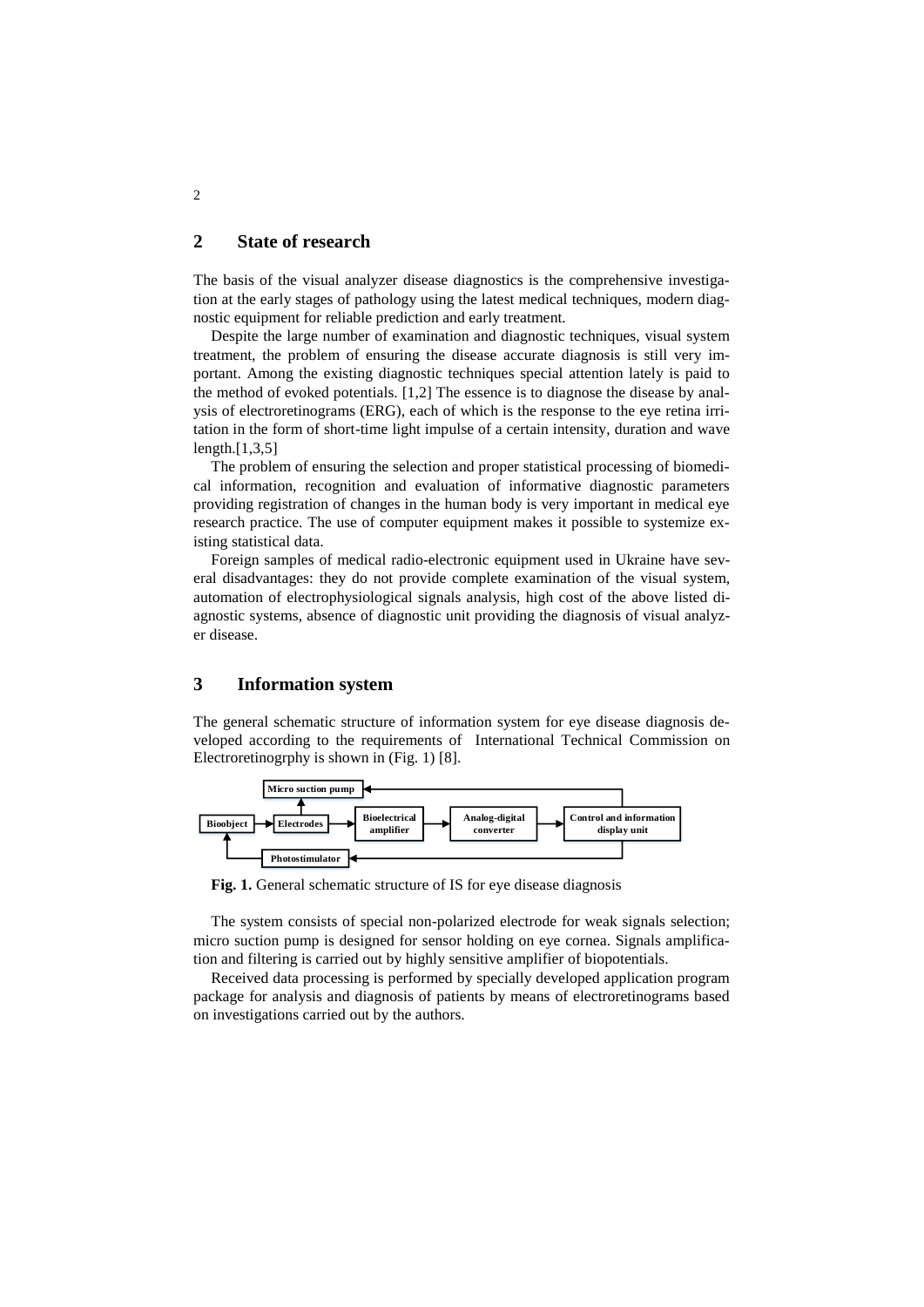## **4 Electroretinogram models in the form of linear stochastic process**

ERG is the output signal of the visual system where light signals (of various intensity, frequency, duration) are sent to its input. The mechanism of ERG formation makes it possible to consider the visual system as linear one and describe ERG by means of stochastic process

$$
\xi(t) = \sum_{k:\tau_k < t} \alpha_k \varphi(\tau_k, t), \quad t \in (-\infty, \infty) \tag{1}
$$

where  $\varphi(\tau_k, t)$  - impulse response of the visual system,

 $\{\tau_{-1} < \tau_0 < \tau_1 < ... < t\}$  - time of elementary impulses occurrence,

 $\alpha_k$  - random variables characterizing impulse amplitudes.

Generalization of the model (1) is linear stochastic process

$$
\xi(t) = \int_{-\infty}^{\infty} \varphi(\tau, t) d\eta(\tau) \tag{2}
$$

where  $\eta(\tau)$  is the stochastic process with independent increase which growth points coincide with moments  $\tau_k$  in (1), and jump values are equal

If we assume that the visual system is invariant in time i.e., for its impulse response  $\varphi(\tau,t) = \varphi(t-\tau)$ , then the ERG model is the stationary linear stochastic process

$$
\xi(t) = \int_{-\infty}^{\infty} \varphi(t - \tau) d\eta(\tau) \tag{3}
$$

In general case the impulse response depends not only on time variables  $\tau$  and t but on spatial coordinates. Taking into account mentioned above the EKG model is substantiated in the form of linear random field

$$
\xi(t,\overline{r}) = \int_{-\infty}^{\infty} \int_{R_3} \varphi(\tau,t,\overline{s},\overline{r}) d_{\tau} d_{s} \eta(\tau,\overline{s}), \tag{4}
$$

where  $\tau$ , *t* are time parameters considered in models (1) – (3);

*s* is the point in space  $R_3$ , where visual system input is located;

*r* is the point of output location i.e., the point where ERG is observed;

- $\varphi(\tau, t, s, r)$  is the impulse space-time transition function;
- $\eta(\tau, s)$  is nonuniform field with independent increases both in time and space characterizing the input signal intensity.

In case when the visual system is invariant in time its model is linear uniform relatively to spatial variables and stationary in time field.

$$
\xi(t,\bar{r}) = \int_{-\infty}^{\infty} \int_{R_3} \varphi(t-\tau,\bar{s},\bar{r}) d_{\tau} d_{\bar{s}} \eta(\tau,\bar{s}). \tag{5}
$$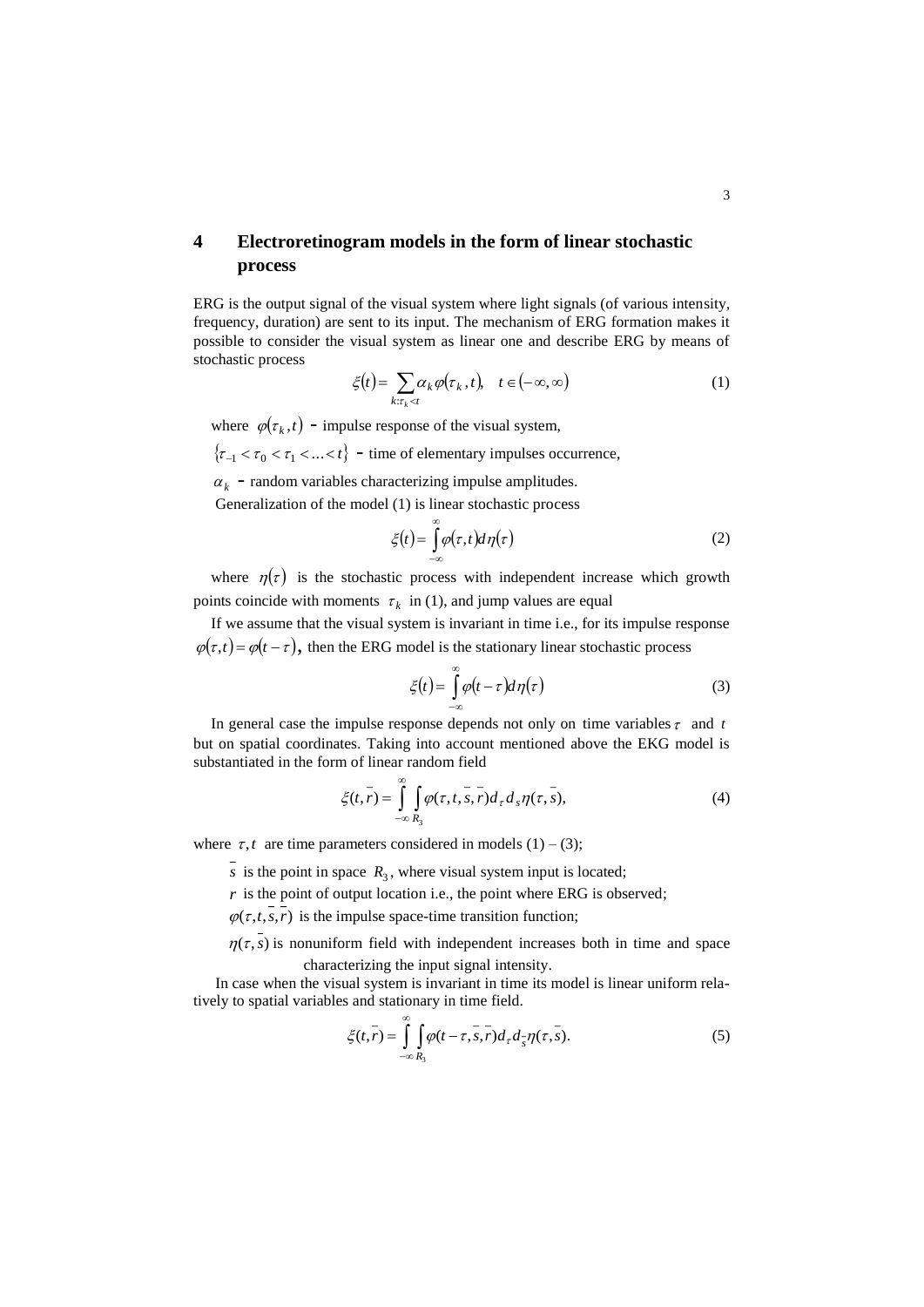Providing that in (4) or (5) the spatial coordinates  $s$  and  $r$  are fixed we derive the partial case of these models i.e., linear stationary process (3) or linear process (2) relatively.

When there is no photostimulation the signal received by the sensor is represented as (3). Let us assume that the kernel  $\varphi(\tau)$  has finite duration denoted as  $T_0$ . When short-term photostimuli with period  $T > T_0$  are sent the visual system, then the investigated process is represented in the following way

$$
\xi(t) = \int_{-\infty}^{\infty} \varphi(t-\tau) d(\eta(\tau) + I(\tau)),
$$
\n(6)

where  $I(\tau) = I_0 \sum_{ }^{\infty}$ =  $= I_0 \sum U(\tau - nT)$ 1 0  $_0$   $\sum U(\tau-nT)$ , *N*  $I(\tau) = I_0$   $\sum U(\tau - nT)$ ,  $I_0$  is one stimulus capacity (moreover  $I_0 \gg D\eta^{\mathbb{O}}(\tau)$ ),

$$
U(\tau) = \begin{cases} 1, & t \ge 0 \\ 0, & t < 0 \end{cases}
$$
 is Heaviside function,

T is stimuli feeding period,

*N* is stimuli amount in one session.

Otherwise (6) is additionally represented as follows

$$
\xi(t) = \int_{-\infty}^{\infty} \varphi(t-\tau) d\eta(\tau) + \int_{-\infty}^{\infty} \varphi(t-\tau) dI(\tau), \tag{7}
$$

where the second summand in (7) is the stationary linear system response sequence with impulse response  $\varphi(\tau)$  and influence of  $\delta$ -impulse sequence sent to its input.

At the same time  $\varphi(\tau)$  is the kernel of linear stochastic process (3) to be estimated.

It is obvious that

$$
\mathbf{M}\xi(t) = m + \int_{-\infty}^{\infty} \varphi(t-\tau) dI(\tau) = m + \sum_{n=0}^{N-1} \varphi(t-nT) \cdot U(t-nT) \cdot U((n+1)T-t)
$$
(8)  
where  $m = \mathbf{M} \left[ \int_{-\infty}^{\infty} \varphi(t-\tau) d\eta(\tau) \right] = \kappa_1 \int_{-\infty}^{\infty} \varphi(\tau) d\tau$ ,

 $\kappa_1$  is the cumulant of the random variable  $\eta(1)$ .

Taking into account the fact that during the synthesis of investigated signals registration it is possible to develop the filter intended to filter off the "constant component" of the input signal, let us assume  $m = 0$  in (8).

Thus, in order to estimate the process kernel (3) it is sufficient to estimate the mathematical expectation of the process (7) within the interval  $[0, T_0]$ .

The following is proposed as estimation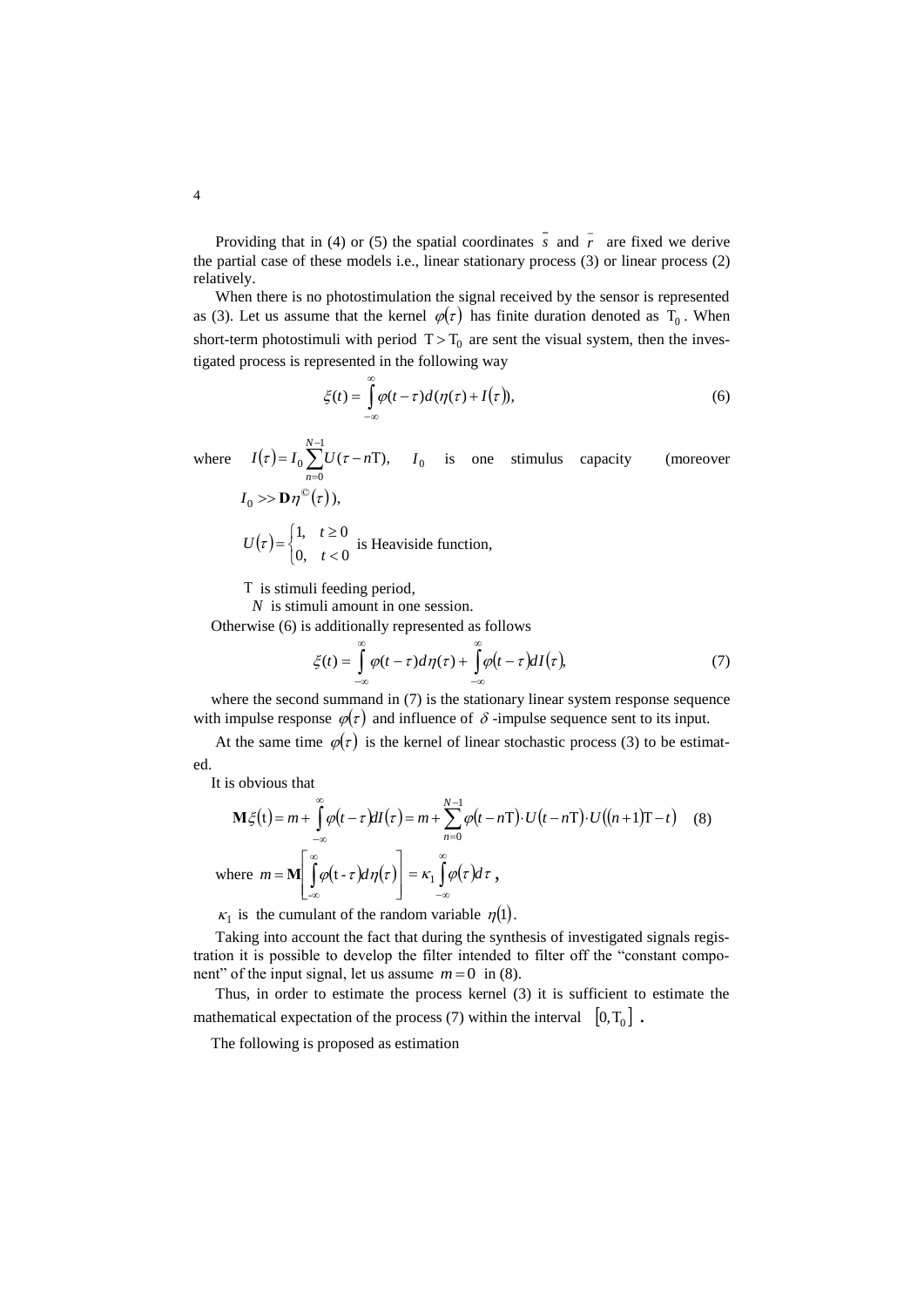$$
m(t) = \frac{1}{N} \sum_{n=0}^{N-1} \xi(t + nT), \quad t \in [0, T_0]
$$
 (9)

Thus, the kernel statistical estimate (3) is  $\wedge$ 

$$
\varphi(t) = m(t), \quad t \in [0, T_0]
$$
\n
$$
(10)
$$

Using statistical linearization method the authors investigated the systematic errors of analog-digital conversion of the input stochastic process from quantization and limitation of ADC operating range as well as the system instrument errors.

# **5 Statistical methods of decision-making in ophthalmology problems**

Using statistical approach (Fig. 2) on the basis of ERG model the structural diagram of diagnostic unit (Fig. 3) is developed.



**Fig.2.** Diagram of the statistical approach to diagnosis

The first stage of the diagram (Fig. 2) – the development of ERG model was implemented in point 1.



**Fig.3.** Structural diagram of diagnostic unit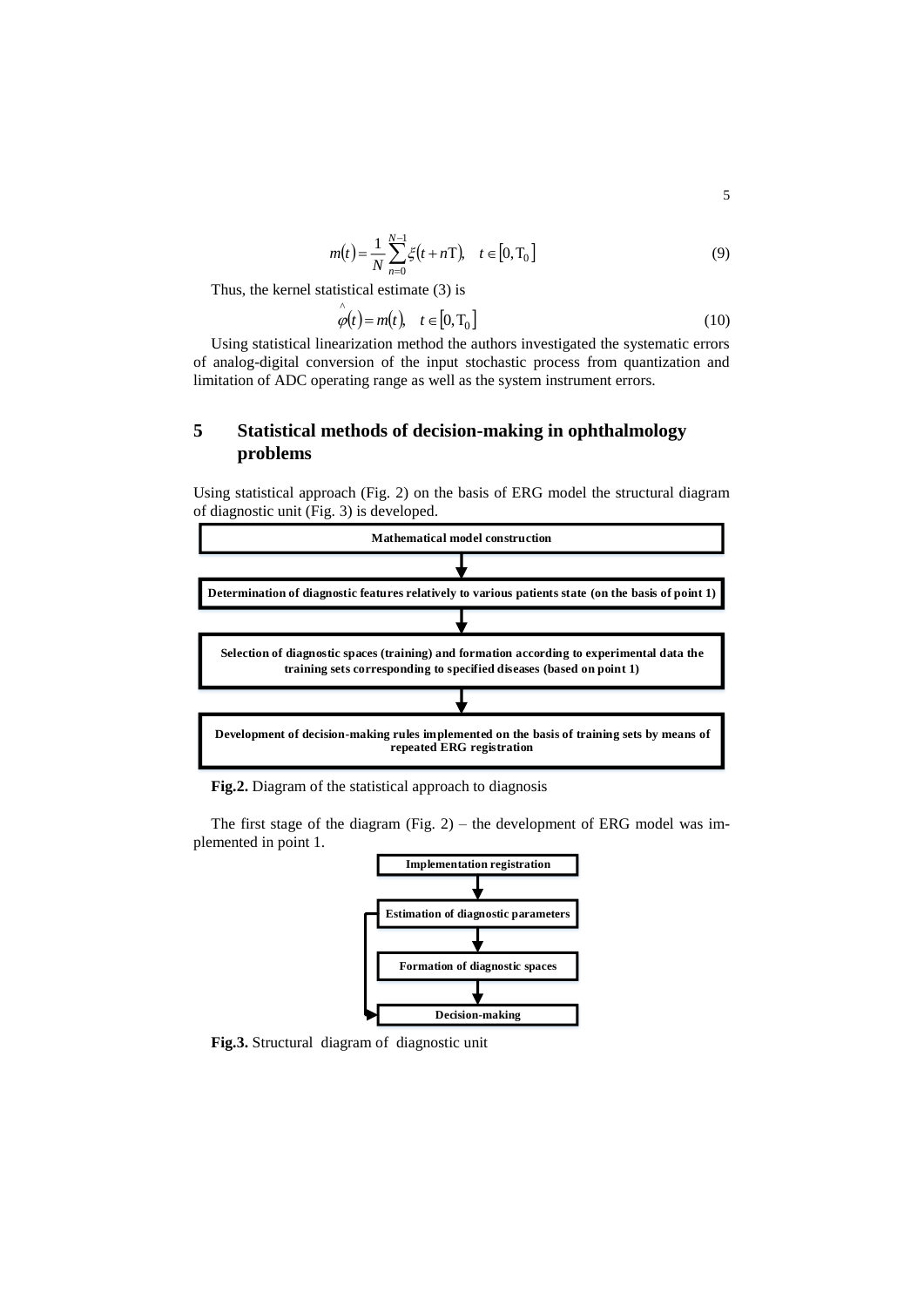At the next stage new diagnostic features which make it possible to characterize patient's status are determined. The angle between the kernel  $\varphi(\tau)$  which estimation technique is described above and certain function  $\varphi_0(\tau)$  corresponding HDL for assumed healthy patient is proposed to be used as the first diagnostic feature. More specifically:

$$
\psi = \arccos\frac{(\varphi(\tau), \varphi_0(\tau))}{\|\varphi(\tau)\| \|\varphi_0(\tau)\|}
$$
\n(11)

where  $(\varphi(\tau), \varphi_0(\tau))$  is the scalar product of functions  $\varphi(\tau)$  i  $\varphi_0(\tau)$  (it is considered that these functions are Hilbert space elements);  $\|\cdot\|$  is the norm operator.

Angle  $\psi$  is also used to determine and consider the registration errors of "screwup".

Besides the angle (11), the expansion coefficient of mathematical expectation estimation *m*(*t*) (10) into generalized Fourier series in the system of Chebyshev, Lager and Kravchuk basis functions are proposed to be used as ERG diagnosis features (Fig.4, 5, 6). ( $X_{i,1}$  is ERG implementation, ff(i) is approximate function).



**Fig.4.**a)spectrum of expansion coefficients in the system of Chebyshev basis functions; b) ERG implementation and approximate function



**Fig.5.**а) spectrum of expansion coefficients in the system of Kravchuk basis functions;b) ERG implementation and approximate function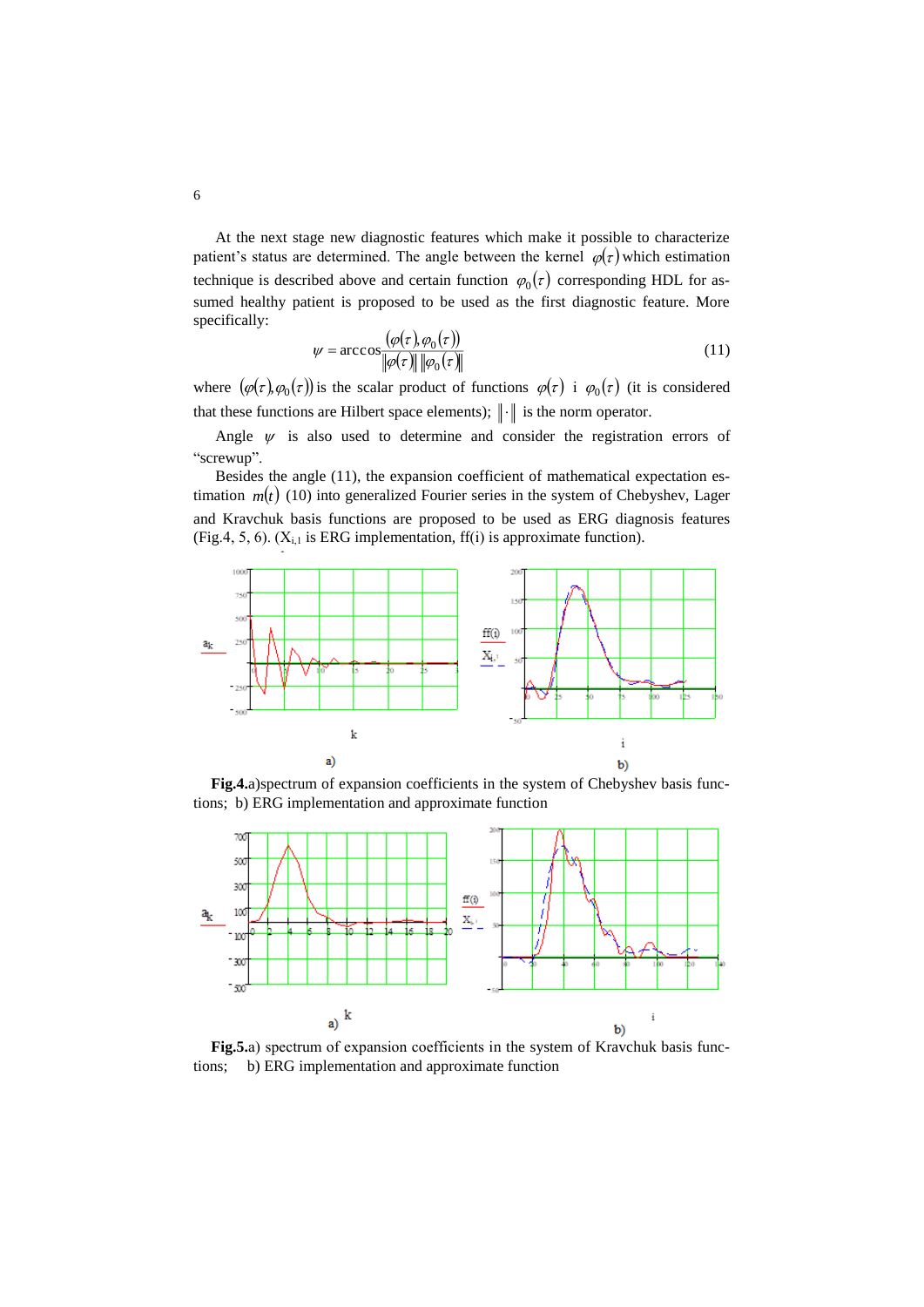

Fig.6. a) spectrum of expansion coefficients in the system of Lager basis functions; b) ERG implementation and approximate function

According to Bessel inequality for Fourier series coefficients

$$
\sum_{s=0}^{N-1} a_s^2 \le \sum_{i=0}^{L-1} (f(t_k))^2 \tag{12}
$$

where  $a_s$  is coefficient of expansion into ERG-signal,  $f(t_k)$  is implementation of ERG-signal, i.e., the sum of squared coefficients of expansion into series does not exceed the signal energy. Thus at  $s \rightarrow \infty$  the expansion coefficient  $a_s \rightarrow 0$  (see Fig.4,a, Fig.5,a, Fig.6,a) and therefore the main information about the signal are included only by the first series coefficients.

Let us introduce function

$$
C(N) = \frac{\sum_{s=0}^{N-1} a_s}{\sum_{k=0}^{L-1} (f(t_k))^2}
$$
(13)

 $0 < C(N) < 1$  characterizing energy share carried by coefficients  $a_s$ ,  $s = 0, N - 1$ , of generalized Fourier series with relatively to the total signal energy.

It is determined that in order to carry not less that 99% of energy by orthogonal expansion coefficients (Fig.7,a), it is sufficient to take 8-10 expansion coefficients into Fourier series using Chebyshev functions system; 35-40 coefficients are required for Lager functions and 45-50 for Kravchuk functions. The number of orthogonal expansion coefficients in Chebyshev system of basis functions appeared to be smaller than in other basis functions (used in the investigation) contributing to total energy (Fig.7,b). Therefore they are selected as diagnosis features of healthy visual analyzer.

It should be noticed that other orthonormal basis were investigated but they showed worse results than Kravchuk functions, particularly def basis.

The obtained results are used in order to carry out the visual system disease diagnosis.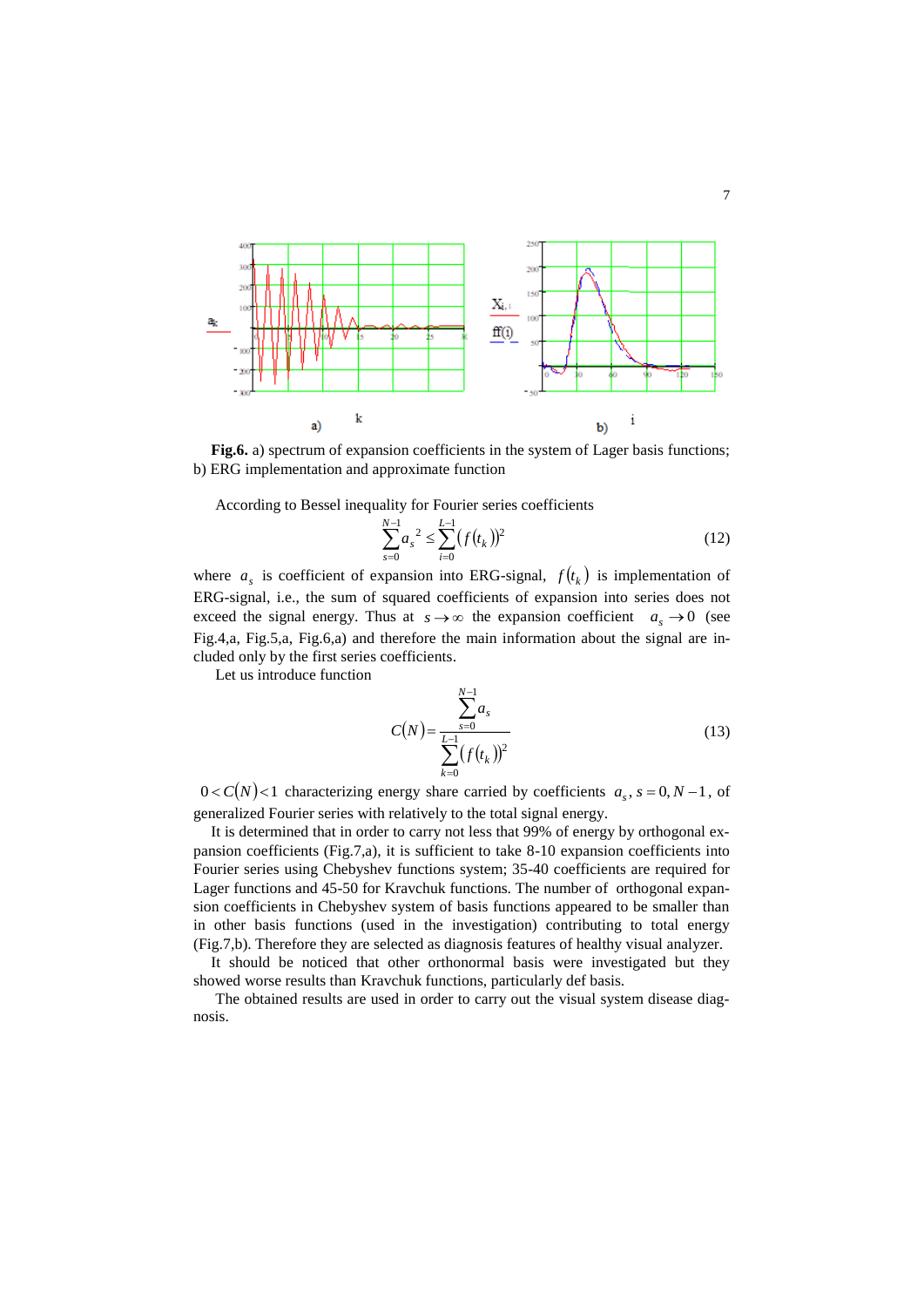

**Fig.7.** Function dependency graphs  $C(N)$ <sub>:</sub>

1- system of Chebyshen basis functions;

2- system of Lager basis functions;

3- system of Kravchuk basis functions.

#### **6 Neumann-Pearson criterion**

On the basis of observation and analysis of assumed implementation  $x(t)$  it is necessary to decide what values (from the given interval of possible values) accept parameters  $l(l_1, l_2, ..., l_n)$ , the observer is interested in. That is on the basis of observed implementation processing  $x(t)$  it is necessary to measure and estimate the required multidimensional parameter *l* **.**

Let us consider the physical phenomenon mathematical model of which represents the stochastic process  $\xi(t)$ .

Let us formulate incompatible hypotheses  $H_0, H_1, \ldots, H_m$  relatively to the unknown model characteristics. The hypotheses testing task is to accept one of them according to the observed implementation results  $x(t)$ ,  $0 \le t \le T$  the stochastic process  $\xi(t)$ .

Each decision is the result of statistical decisions based on observations. Let us denote by  $\gamma_i$  the decision to accept hypothesis H<sub>i</sub>, then  $\gamma_i \in \Gamma, i = 0, m$ , where  $\Gamma$  is the decision space.

The decision space  $\Gamma$  coincides with parameters size  $\Theta$ , and elements of set  $\Gamma$  are estimates of the unknown parameter  $\gamma = v \in \theta = \Gamma$ .

The decision selection rule  $\delta$  depicts the observation space X on decision space  $\Gamma: X \longrightarrow^{\delta} \Gamma$ .

In hypotheses testing problem B  $H_j$ ,  $j = 0, m$  according to sample x with size n each decision section rule  $\delta$  divides the space into  $m+1$  non-overlapping areas:

 $x_j \in X^n$ ,  $j=0,m$ ,  $x \in X_j$ ,  $\gamma_j \in \Gamma$ ,  $\delta \in D$ 

*D* is a set of decision selection rules.

It is obvious the broader knowledge about the signal characteristics of healthy and sick patient the observer has, the easier the diagnosis problem is solved.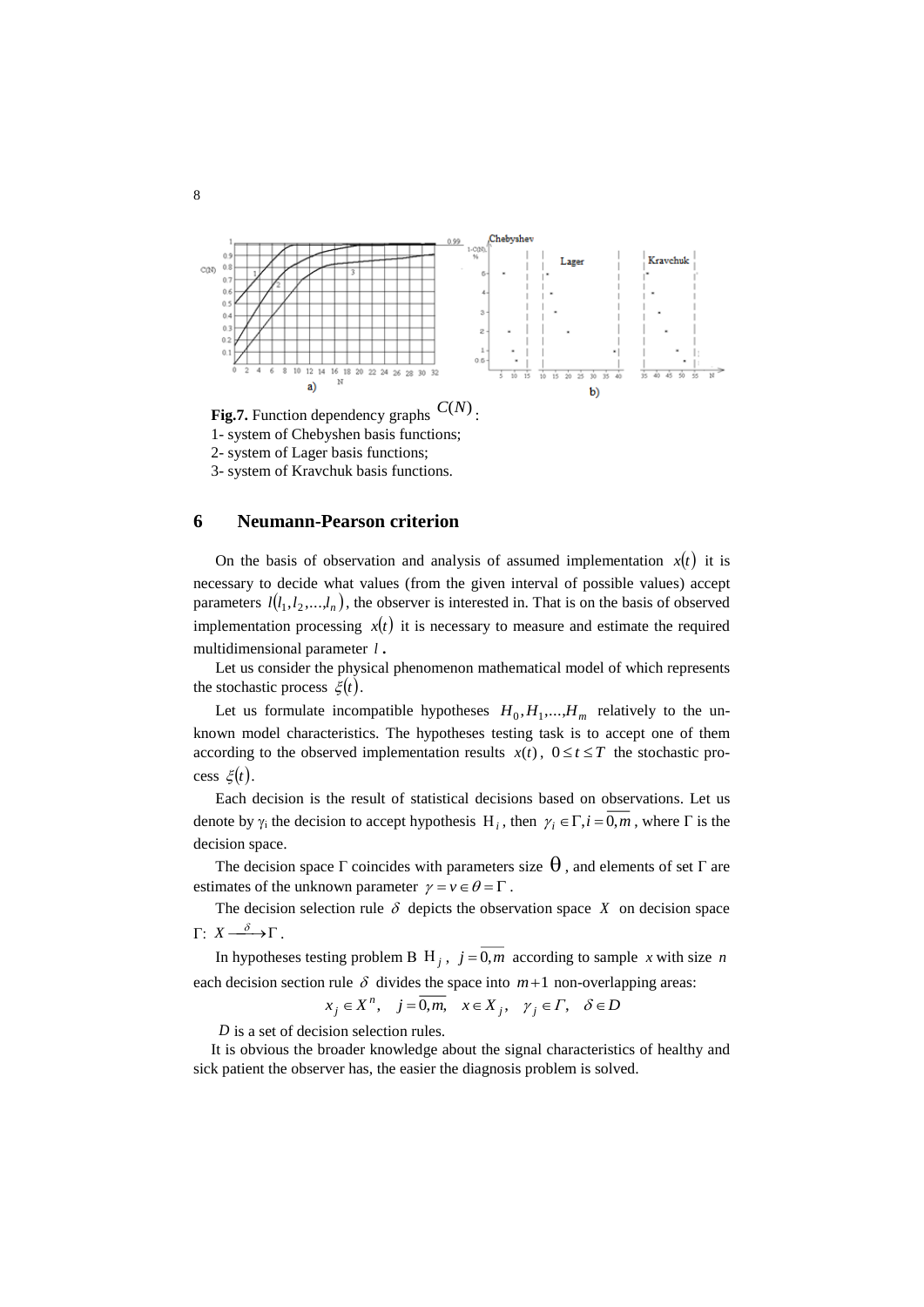The estimated paremeter is random variable for observer. In such situation the most complete information about the possibilitis of parameter value as given by prosterior probability density which is assumed probability dencity of parameter if given implementation  $x(t)$  is accepted.

The diagnostics problem can be reduced to hypotheses testing on one parameter or set of one-dimensional or multidimensional distribution function of the observed random value which can be stochastic process parameters.

In order to carry out diagnostics let us introduce the following notations. Для проведення діагностування введемо наступні позначення. Let us denote the random values vector by  $\Xi_m = (\xi_1, ..., \xi_i, ..., \xi_m)$  each component of which  $\xi_i$ ,  $i = 1, m$  represents the corresponding information parameter. In such a case the vector of implementation  $\Xi_m$  is matrix

$$
\begin{pmatrix}\n\xi_1^{(1)}, \dots, \xi_i^{(1)}, \dots, \xi_m^{(1)} \\
\vdots & \vdots \\
\xi_1^{(k)}, \dots, \xi_i^{(k)}, \dots, \xi_m^{(k)} \\
\vdots & \vdots \\
\xi_1^{(n)}, \dots, \xi_i^{(n)}, \dots, \xi_m^{(n)}\n\end{pmatrix}
$$
\n(14)

where  $\Xi_m^{(k)}$  is the a priori vector of random values in k-th experiment.  $X = \|x_{j,k}\|$ ,  $j = 1, m, k = 1, n$  is implementations matrix (a posterior matrix). Each solution corresponds to one experiment, the amount of lines – to experiments number, the number of columns – to informative parameters amount.

Let us assume that components  $\xi$  of vector  $\Xi_m$  are subjected to the normal distribution law. підлягають нормальному закону розподілу.

Let us denote the average vector  $\Xi_m$  value by  $\Theta$ :

$$
\overline{\Theta} = (\Theta_1, \dots, \Theta_i, \dots, \Theta_m) \tag{15}
$$

where  $\Theta_i = M \xi_i$ .

Let us denote the correlation matrix of the same vector  $\Xi_m$  components by

$$
M = \begin{vmatrix} r_{11}, \dots, r_{1i}, \dots, r_{1n} \\ \dots \\ r_{i1}, \dots, r_{ii}, \dots, r_{in} \\ \dots \\ r_{m1}, \dots, r_{mi}, \dots, r_{mn} \end{vmatrix}
$$
 (16)

where J ⊱ Ì l ∤  $=\mathbf{M} \begin{cases} \rho & \rho \\ \xi_i, \xi_j \end{cases}$ *i*  $r_{ij} = M \left\{ \xi_i, \xi_j \right\}$ .

On the basis of the introduced notations the distribution density  $\Xi_m$  is as follows [6]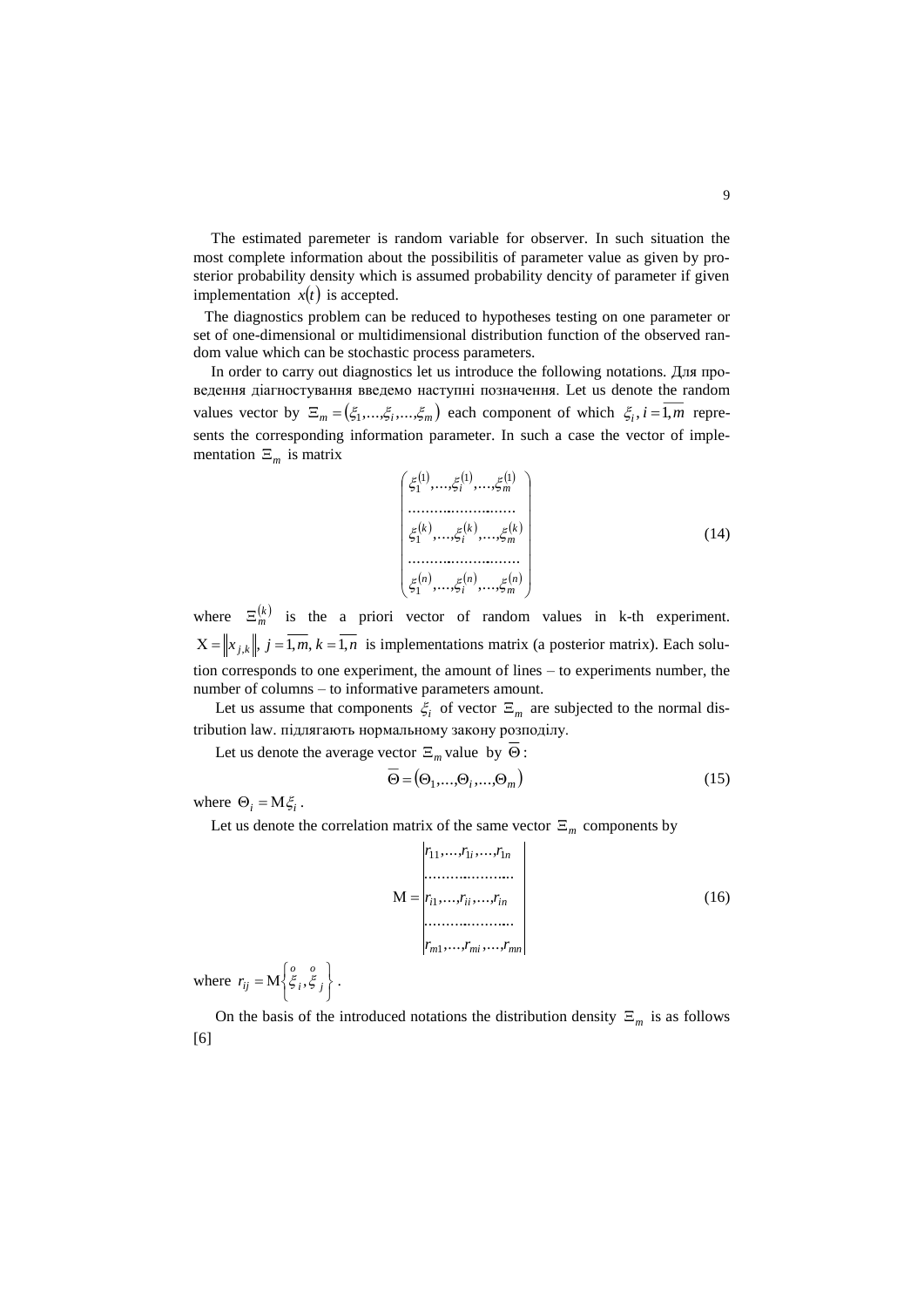$$
P(Y) = \frac{|M|^{-\frac{1}{2}}}{(2\pi)^{m/2}} \exp\left[-\frac{1}{2}(Y-\Theta)^T M^{-1}(Y-\Theta)\right]
$$
(17)

where M is correlation matrix (16);

Y is the argument of distribution density which during specific implementation investigation accepts their values.

While diagnosing specific patients the mathematical expectation of vector  $\Xi_m$ accepts specific value actually defining (identifying) the disease.

For normal (healthy) patient let us introduce vector  $\overline{\Theta}^{(0)} = (\Theta^{(0)},...,\Theta_i^{(0)},...,\Theta_m^{(0)})$ .

Relatively with a certain disease existence  $\overline{\Theta}^{(1)} = (\Theta^{(1)}, ..., \Theta_i^{(1)}, ..., \Theta_m^{(1)})$ . While examining the patient for disease presence we put forward two hypotheses.

$$
H_0 \text{ - parameter in (3.43):} \quad \Theta = \overline{\Theta}^{(0)},
$$
\n
$$
H_1 \text{ - parameter in (3.43):} \quad \Theta = \overline{\Theta}^{(1)},
$$
\n
$$
\overline{\Theta}^{(1)},
$$
\n
$$
\overline{\Theta}^{(2)}
$$
\n
$$
\overline{\Theta}^{(3)}
$$
\n
$$
\overline{\Theta}^{(1)},
$$
\n
$$
\overline{\Theta}^{(3)}
$$
\n
$$
\overline{\Theta}^{(4)}
$$
\n
$$
\overline{\Theta}^{(5)}
$$
\n
$$
\overline{\Theta}^{(6)}
$$
\n
$$
\overline{\Theta}^{(7)}
$$
\n
$$
\overline{\Theta}^{(8)}
$$
\n
$$
\overline{\Theta}^{(9)}
$$
\n
$$
\overline{\Theta}^{(1)}
$$
\n
$$
\overline{\Theta}^{(1)}
$$
\n
$$
\overline{\Theta}^{(1)}
$$
\n
$$
\overline{\Theta}^{(1)}
$$
\n
$$
\overline{\Theta}^{(2)}
$$
\n
$$
\overline{\Theta}^{(3)}
$$
\n
$$
\overline{\Theta}^{(1)}
$$
\n
$$
\overline{\Theta}^{(2)}
$$
\n
$$
\overline{\Theta}^{(3)}
$$
\n
$$
\overline{\Theta}^{(1)}
$$
\n
$$
\overline{\Theta}^{(2)}
$$
\n
$$
\overline{\Theta}^{(3)}
$$
\n
$$
\overline{\Theta}^{(1)}
$$
\n
$$
\overline{\Theta}^{(2)}
$$
\n
$$
\overline{\Theta}^{(3)}
$$
\n
$$
\overline{\Theta}^{(1)}
$$
\n
$$
\overline{\Theta}^{(2)}
$$
\n
$$
\overline{\Theta}^{(1)}
$$
\n
$$
\overline{\Theta}^{(2)}
$$
\n
$$
\overline{\Theta}^{(3)}
$$
\n
$$
\overline{\Theta}^{(1)}
$$
\n
$$
\overline{\Theta}^{(2)}
$$
\n
$$
\overline{\Theta}^{(3)}
$$
\n
$$
\overline{\Theta}^{(1)}
$$
\n
$$
\overline{\Theta}^{(1)}
$$
\n
$$
\overline{\Theta}^{(2)}
$$
\n
$$
\overline{\Theta}^{(3)}
$$

where  $\overline{\Theta}^{(1)} \neq \overline{\Theta}^{(0)}$ .

Further we consider hypothesis  $H_0$  as the main one and  $H_1$  as competitive конкуруючою.

To make decision about the correctness of one of the hypotheses we use the theory proposed by Neumann and Pearson based on the analysis of likelihood ratio logarithm The essence of Neumann-Pearson method is the selection of certain restriction *C* on the set of permissible values for which at given restriction of the probability of the first-order error  $\alpha \le \alpha_0$  the value of the second-order error is minimized [6,7].

The function  $p(\Xi_m)$  derived from (17) by replacing the nonrandom argument заміною Y with random vector  $\Xi_m$  is called the likelihood function [6].

$$
l(\Xi_m) = \frac{P\left(\Xi_m, \overline{\Theta}^{(1)}\right)}{P\left(\Xi_m, \overline{\Theta}^{(0)}\right)}
$$
(19)

It accepts the random values as the function of random vector  $\Xi_m^{(k)}$  and depends on the non-random vector parameter  $\Theta$ , that is why we represent it as  $p(\Xi_m, \Theta) = p(\Xi_m)$ . Likelihood ratio  $l(\Xi_m)$  is called the functions relation at various values  $\Theta$  defined in hypotheses formulation (18).

Let us denote by  $\eta^{(n)}$  the logarithm of likelihood ratio

$$
\eta^{(n)} = \ln \left\{ \prod_{k=1}^{n} \frac{P\left(\Xi_{m}^{(k)}, \overline{\Theta}^{(1)}\right)}{P\left(\Xi_{m}^{(k)}, \overline{\Theta}^{(0)}\right)} \right\} = \sum_{k=1}^{n} \varsigma^{(k)} \tag{20}
$$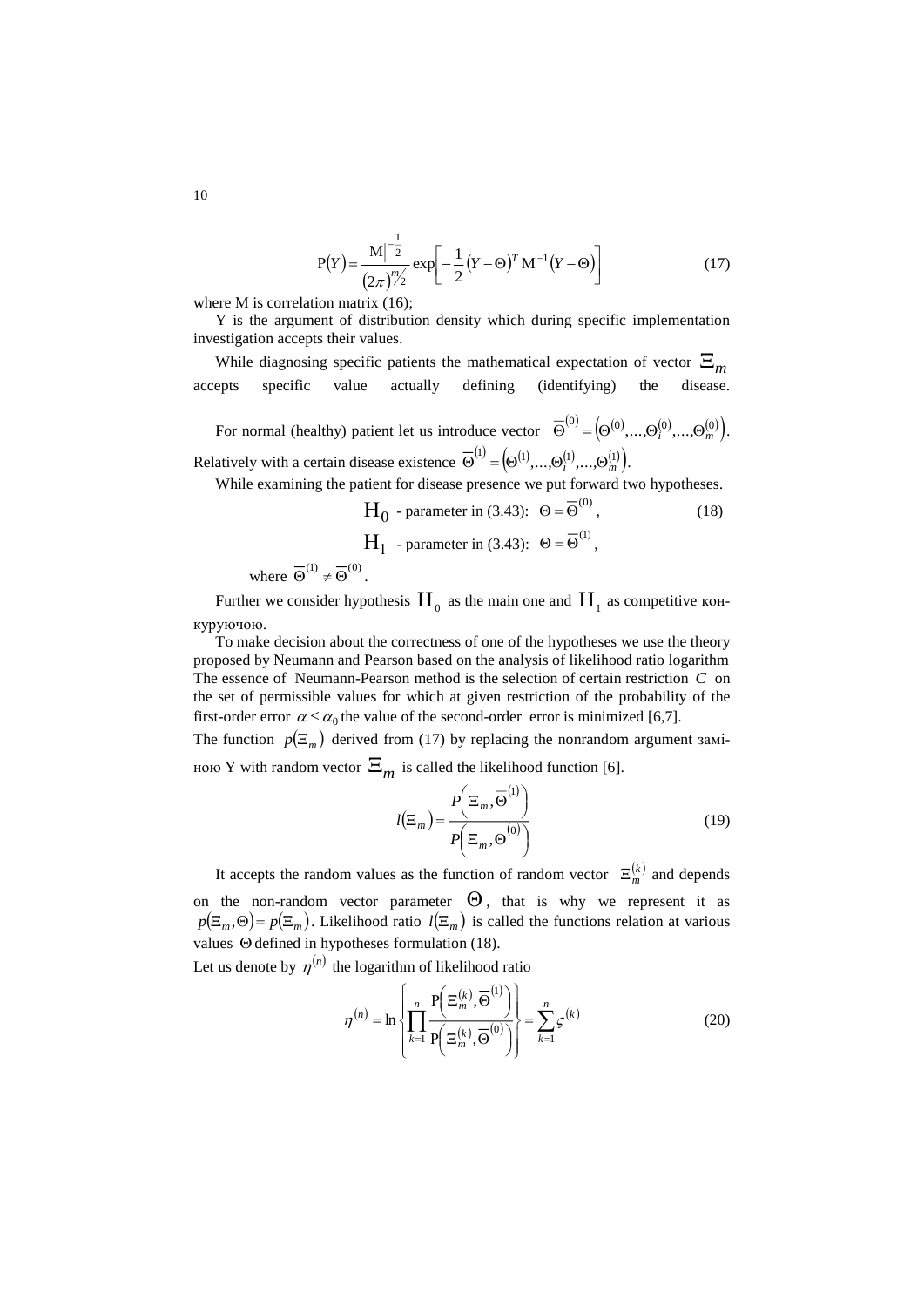where

$$
\zeta^{(k)} = \left(\Xi_m^{(k)}\right)^{\text{T}} \mathbf{M}^{-1} \left(\overline{\Theta}^{(1)} - \overline{\Theta}^{(1)}\right) - \frac{1}{2} \left(\overline{\Theta}^{(1)} + \overline{\Theta}^{(1)}\right) \mathbf{M}^{-1} \left(\overline{\Theta}^{(1)} - \overline{\Theta}^{(1)}\right), k = \overline{1, n}
$$
  
 
$$
\mathbf{P}\left(\Xi_m^{(k)}, \overline{\Theta}^{(1)}\right) \text{ is the likelihood function for hypothesis } \mathbf{H}_1;
$$
  
\n
$$
\mathbf{P}\left(\Xi_m^{(k)}, \overline{\Theta}^{(0)}\right) \text{ is the likelihood function for hypothesis } \mathbf{H}_0.
$$

The sequence elements  $\zeta^{(k)}$ ,  $k = \overline{1,n}$  are Gauss magnitudes each linearly dependent on components of matrix (14). That is  $\zeta^{(k)}$ ,  $k = \overline{1,n}$  can be considered as discrete white noise or scalar Gauss stochastic process with discrete argument and independent values [6,7].

Decision making connected with the hypothesis selection (18) is characterized by probability of the first and second order errors.

The first order error occurs when the basic hypothesis  $H_0$  is rejected in case if it is true  $1 - \frac{1}{2}$ 

$$
\alpha = P(H_1|H_0) \tag{21}
$$

where  $\alpha$  -is the level of criterion significance.

The second order error– hypothesis  $\,{\rm H}_0$  is accepted when hypothesis  $\,{\rm H}_1$  is true  $B = P(H, |H|)$  $(22)$ 

$$
P^{-1}(\mathbf{1}\mathbf{1}_0|\mathbf{1}\mathbf{1}_1)
$$

where  $1-\beta$  is test strength.

The main task in hypothesis acceptance is the selection on the set of permissible process values  $e^{\eta^{(n)}}$  of certain threshold C for which at the given value  $\alpha$ , fixed sample volume  $n$  and the smallest  $\beta$  one can conclude that hypotheses H<sub>0</sub> at  $\eta^{(n)} \leq \ln C$  and  $H_1$  at  $\eta^{(n)} > \ln C$  occur.

Taking into account (19) the criterion of hypothesis  $H_0$  acceptance is as follows

$$
\widetilde{\Xi}_m \, \mathbf{M}^{-1} \bigg( \overline{\Theta}^{(1)} - \overline{\Theta}^{(0)} \bigg) \le K \tag{23}
$$

and hypothesis  $H_1$ 

$$
\widetilde{\Xi}_m \mathbf{M}^{-1} \left( \overline{\Theta}^{(1)} - \overline{\Theta}^{(0)} \right) > K \tag{24}
$$

where

$$
\tilde{\Xi} = \frac{1}{n} \sum_{k=1}^{n} \left( \Xi_{m}^{(k)} \right)^{T} = \left( \frac{1}{n} \sum_{k=1}^{n} \xi_{1}^{(k)}, \dots, \frac{1}{n} \sum_{k=1}^{n} \xi_{i}^{(k)}, \dots, \frac{1}{n} \sum_{k=1}^{n} \xi_{m}^{(k)} \right)
$$
(25)

 $\xi_i^{(k)}$  is the element of matrix (14).

The formulae for calculation of the threshold value  $K$  and sample volume *n* are given from [6]:

;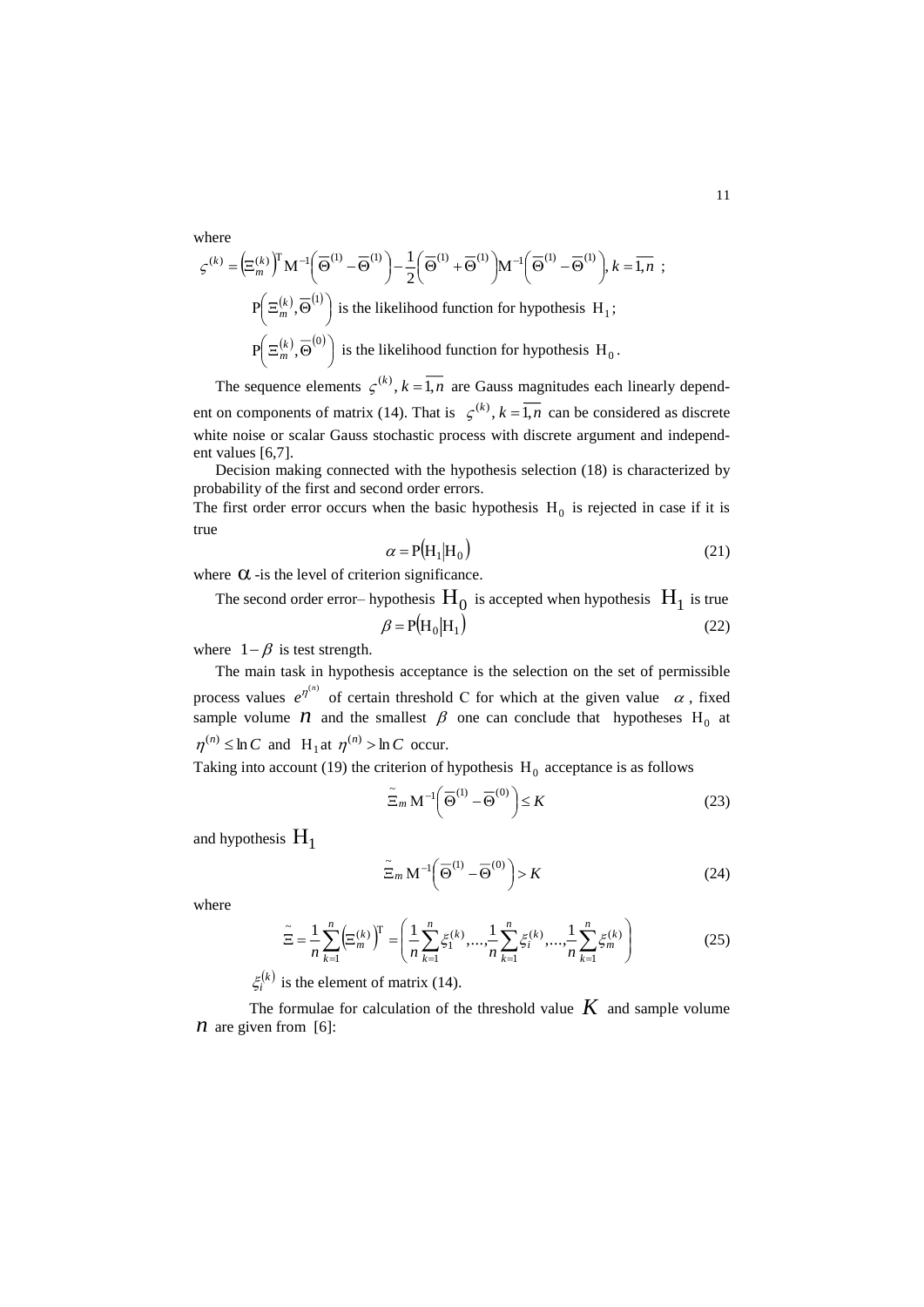$$
K = \frac{k_2 \left( U_\alpha - U_\beta \right)}{2 \left( U_\alpha + U_\beta \right)} + \frac{1}{2} \left( \overline{\Theta}^{(1)} + \overline{\Theta}^{(0)} \right) M^{-1} \left( \overline{\Theta}^{(1)} - \overline{\Theta}^{(0)} \right)^T
$$
(26)

$$
n = \frac{\left(U_{\alpha} + U_{\beta}\right)}{\kappa_2} \tag{27}
$$

where

$$
\kappa_2 = \left(\overline{\Theta}^{(1)} - \overline{\Theta}^{(0)}\right) M^{-1} \left(\overline{\Theta}^{(1)} - \overline{\Theta}^{(0)}\right)^T \tag{28}
$$

 $U_{\alpha}$ ,  $U_{\beta}$  are quantiles of normal distribution.

Let us consider the example of the above mentioned approach application for ophthalmodiagnostics based on the parameters of orthogonal decomposition of ERG signal.

The diagnosis is carried out in three stages: at the first stage we determine the diagnostic features corresponding to different patients states; at the second stage we form according to experimental data training sets (images) corresponding to specific matrix patients states; at the third stage we develop diagnostics rules make decisions according to training sets and recorded data.

During the training course ERG of healthy and sick patients (it is not necessary to specify pathology type) were investigated. ERG registration system described in paper [4,8] was used for experiments.

Learning outcomes:

 $\mathbb{R}^2$ 

- vector of mathematical expectations of informative parameters foe hypothesis  $H_0$  (healthy patient):

$$
\overline{\Theta}^{(0)} = (a_1, \dots, a_{10}) =
$$
  
= (339.5 55.4 -146.7 -56.1 57.9 79.1 23.9 -46.4 -49.4 -6.9)

vector of mathematical expectations of informative parameters foe hypothesis  $H_1$  (sick patient):

$$
\overline{\Theta}^{(1)} = (a_1, a_{10}) =
$$
  
= (170.9 51.7 -105.4 -59.7 27.8 665 32.4 -30.6 -46.5 -12.3)  
Correlation estimates matrix

12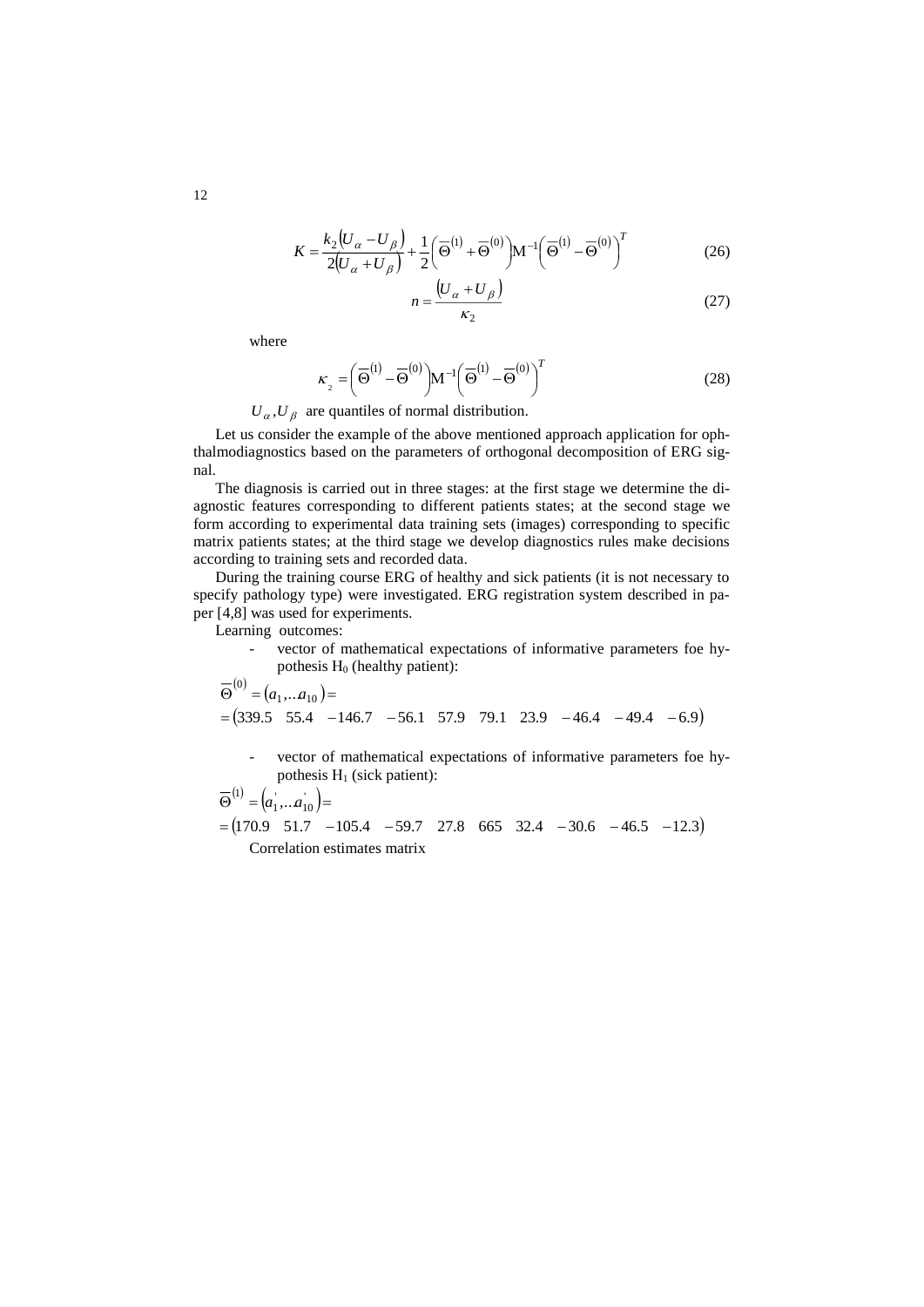$$
M = \begin{pmatrix}\n120 & 13 & -42 & -3.8 & 8.2 & 7 & -5.4 & -7.8 & -6.1 & 6.3 \\
13 & 51 & -6.6 & -1.8 & 1.1 & 1.4 & -0.8 & -1.3 & 0.9 & 1.2 \\
-42 & -6.6 & 17 & 1.7 & -3.5 & -2.8 & 2.1 & 2.9 & -2.3 & -2.4 \\
-3.8 & 1.8 & 1.7 & 1.6 & -0.1 & -55 & 0.1 & 0.4 & -0.3 & -0.4 \\
8.2 & 1.1 & -35 & -0.1 & 1.7 & 3.6 & -1.1 & -0.5 & 0.9 & 0.2 \\
7 & 1.4 & -2.8 & -5.5 & 3.6 & 1.3 & 0.3 & -1.1 & 0.4 & 0.4 \\
-5.4 & -0.8 & 2.1 & 0.1 & -1.1 & -0.3 & 1.1 & 0.3 & -0.9 & -0.01 \\
-7.8 & -1.3 & 2.9 & 0.4 & -0.5 & -1.1 & 0.3 & 1.2 & -0.4 & -0.6 \\
-6.1 & 0.9 & -2.3 & -0.3 & 0.9 & 0.4 & -0.9 & -0.4 & 1.0 & 0.3 \\
6.3 & 1.2 & -2.4 & -0.4 & 0.2 & 0.4 & -0.1 & -0.6 & 0.3 & 0.7\n\end{pmatrix} \bullet \mathbf{103}
$$

Setting  $\alpha = \beta = 0.05$  according to (26–28) we get  $\kappa_2 = 2.48$   $n = 4.38$  (accepting  $n = 5$ ),  $K = -5.04$ .

On the basis of learning outcomes let us carry out diagnostic experiment. We get:

$$
\overline{X}_{10} = (260.8 \quad 25 \quad -139.1 \quad -43.2 \quad 60.7 \quad 60.8 \quad 14.3 \quad -35.8 \quad -36.6 \quad -7.9),
$$

where  $X_{10}$  is implementation;

*X K*  $\int_0^T = -173.6$  $\left(\overline{\Theta}^{(1)}-\overline{\Theta}^{(0)}\right)$  $_{10}M^{-1}(\overline{\Theta}^{(1)} - \overline{\Theta}^{(0)})^T = -173.6 < K$ . Therefore we should accept hypothesis H<sub>0</sub>

– the patient is visual.

It should be noted that the considered approach for problems solution related to synthesis of mathematical model of investigated signals with parameters which can be used as diagnostic features, methods of these parameters determination, diagnostic criteria construction are implemented as software package included in the developed information system for ophthalmodiagnosis by electroretinograms.

### **7 Conclusions**

- 1. The mathematical model in the form of linear stochastic process is substantiated on the basis of physical-chemical processes occurring in the visual system and mechanism of retina biopotentials generation.
- 2. It is proposed to use the coefficients of orthogonal decomposition of ERG implementations in the system of basis discrete argument functions (Chebyshev, Kravchuk,Lager) as diagnostic features.
- 3. In order to diagnose the visual analyzer disease the statistical decision-making theory is used. Criteria for decision-making according to informative features of ERG implementations (Neumann-Pearson criterion) is selected.
- 4. The proposed approach is implemented as application program package.